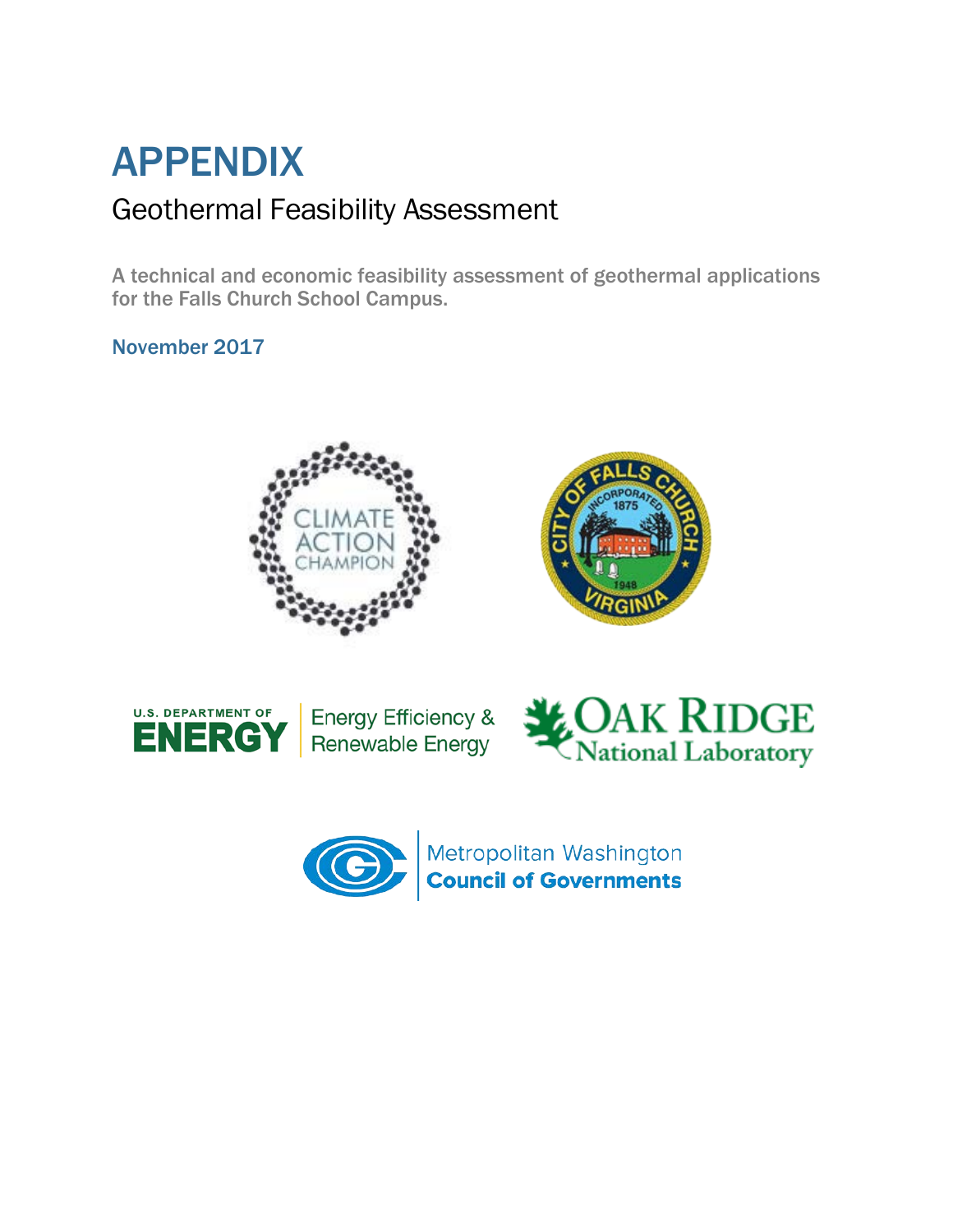#### GEOTHERMAL FEASIBILITY ASSESSMENT

November 2017

#### **CREDITS**

Editor: Xiaobing Liu, Maia Davis Contributing Editors: Steve Walz, Loren Bruce, Kate Walker, Tim Stevens, Mini Malhotra Design: Megan Goodman Photo Credit: U.S. Department of Energy, Oak Ridge National Laboratory, Metropolitan Washington Council of Governments, City of Falls Church

#### ACKNOWLEDGEMENTS

This project was made possible with technical assistance provided by the U.S. Department of Energy's Oak Ridge National Laboratory through The White House Climate Action Champions Program.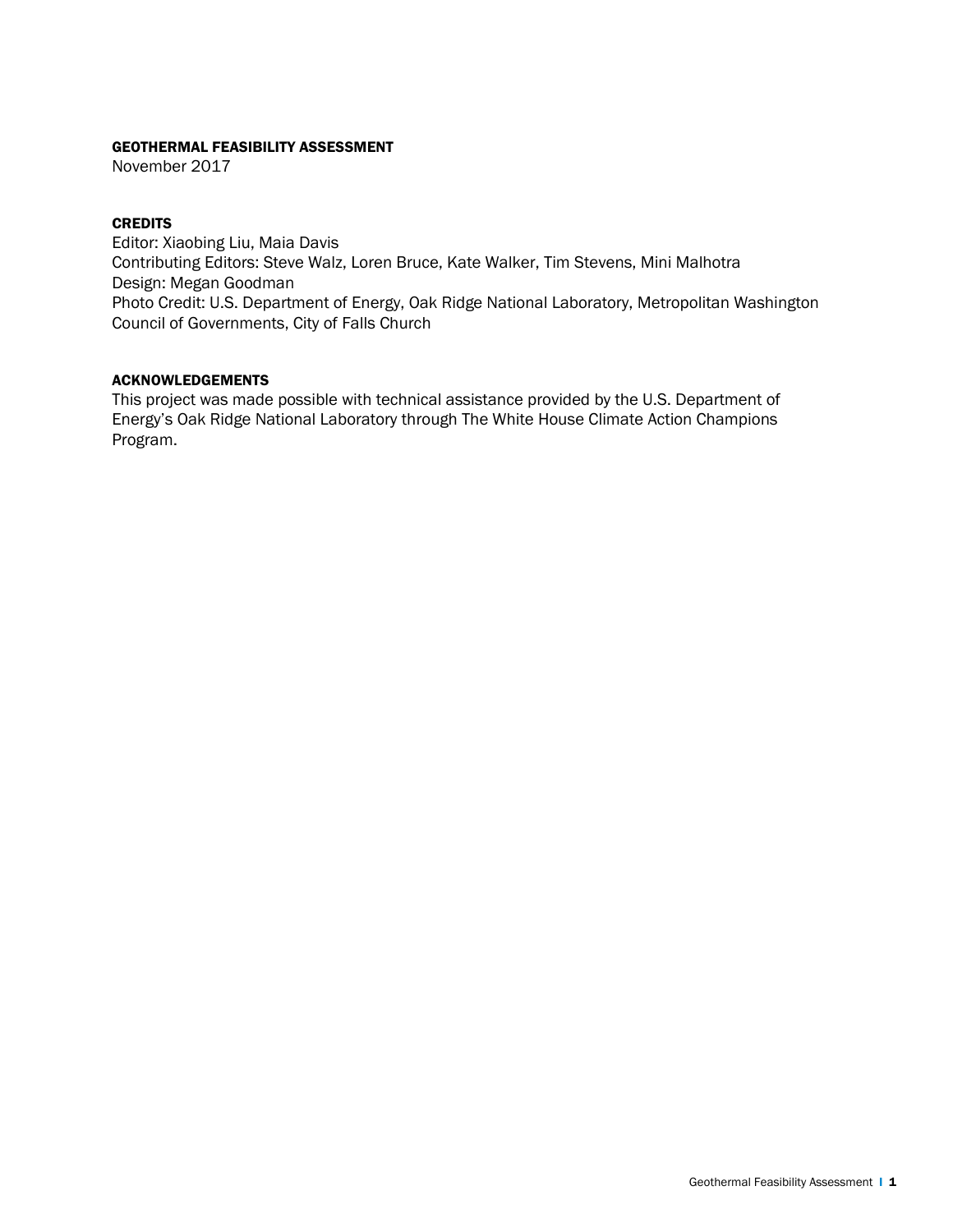### TABLE OF CONTENTS

| <b>BACKGROUND</b>                                               | 3                   |
|-----------------------------------------------------------------|---------------------|
| <b>ZERO ENERGY SCHOOL</b>                                       | 3                   |
| <b>1. MAXIMIZE ENERGY EFFICIENCY</b><br>2. GEOTHERMAL HEAT PUMP | $\overline{4}$<br>4 |
| 3. SOLAR                                                        | 5                   |
| <b>GEOTHERMAL FEASBILITY STUDY</b>                              | 5                   |
| <b>SCOPE</b>                                                    | 5                   |
| <b>RESULTS</b>                                                  | 6                   |
| Phase I - High School                                           | 6                   |
| Phase II - Middle School                                        | 8                   |
| <b>CONCLUSIONS AND NEXT STEPS</b>                               | 9                   |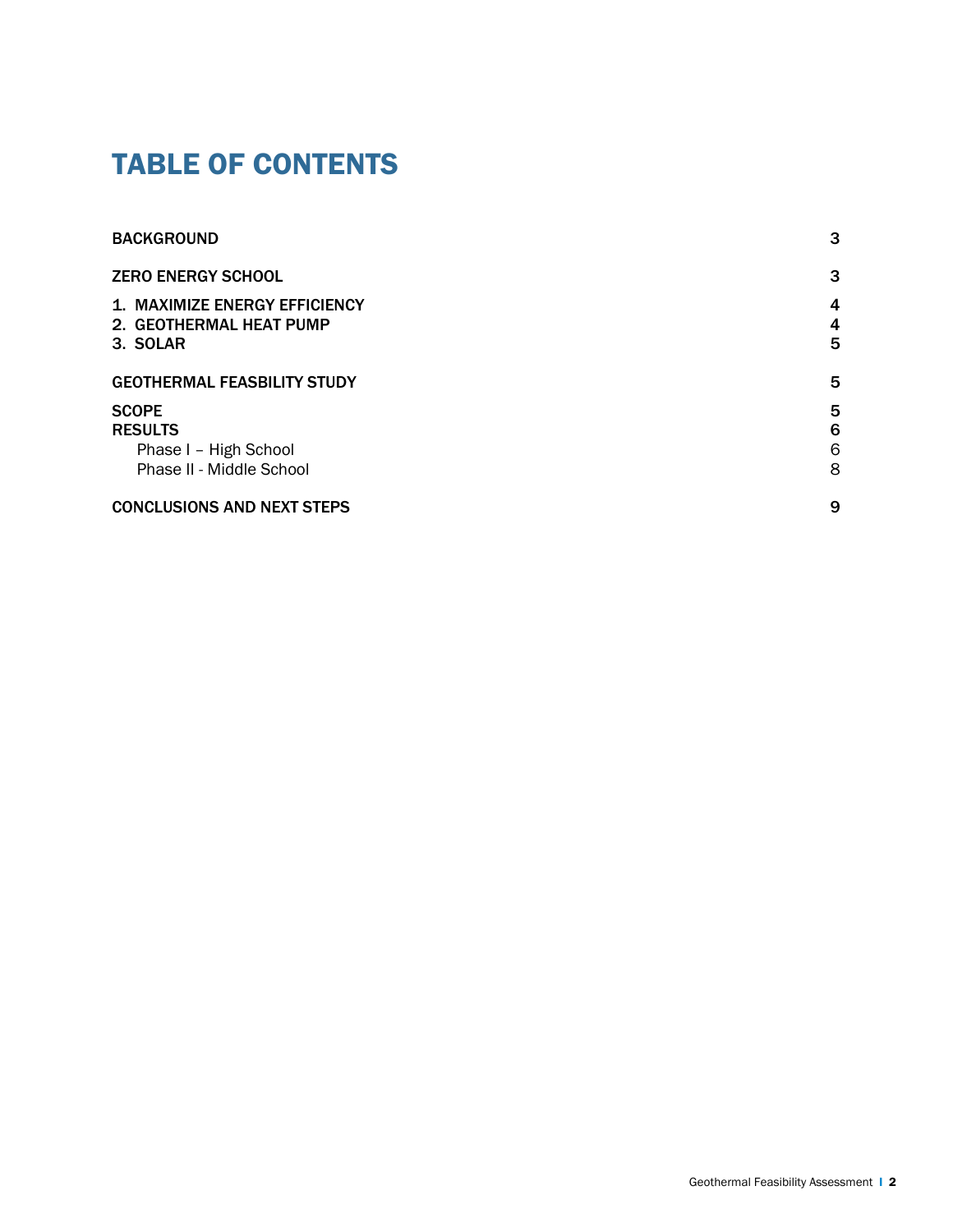# BACKGROUND

In the spring of 2016, the City of Falls Church was awarded technical assistance through the US Department of Energy (US DOE) Climate Action Champions Program to conduct a Geothermal Feasibility Study at the Falls Church Campus Redevelopment site. The study included evaluating the geothermal potential of a redeveloped George Mason High School connected to an expanded Mary Ellen Henderson Middle School. This project has been conducted in partnership with Oak Ridge National Laboratory (ORNL) and the Metropolitan Washington Council of Governments (COG).

The Geothermal Feasibility Study is part of the larger assessment of redevelopment possibilities for the schools and redevelopment site, including advanced sustainability solutions. City staff and stakeholders expressed interest in exploring how the campus can serve as a sustainability learning lab for students and how a zero energy high school could help support that purpose. Geothermal is leading energy solution implemented in zero energy schools.

## ZERO ENERGY SCHOOL

In 2015, the US DOE released a common definition for zero energy buildings: A zero energy building (ZEB) produces enough renewable energy to meet its own annual energy consumption requirements, thereby reducing the use of non-renewable energy in the building sector. ZEBs use all cost-effective measures to reduce energy usage through energy efficiency and include renewable energy systems that produce enough energy to meet remaining energy needs.

There are several long-term advantages of moving toward ZEBs, including lower operating and maintenance costs, lower environmental impacts, better resiliency to power outages and natural disasters, and improved energy security. Schools that incorporate energy efficiency and renewable energy technologies make a strong statement about the importance of protecting the environment. Buildings can be teaching tools that demonstrate scientific and policy best practices.

Based off the research conducted with the Geothermal Feasibility Study, there are three steps that can move George Mason High School towards zero energy (each step getting you closer to zero energy):

- 1. Maximize energy efficiency
- 2. Apply geothermal heat pump
- 3. Apply Solar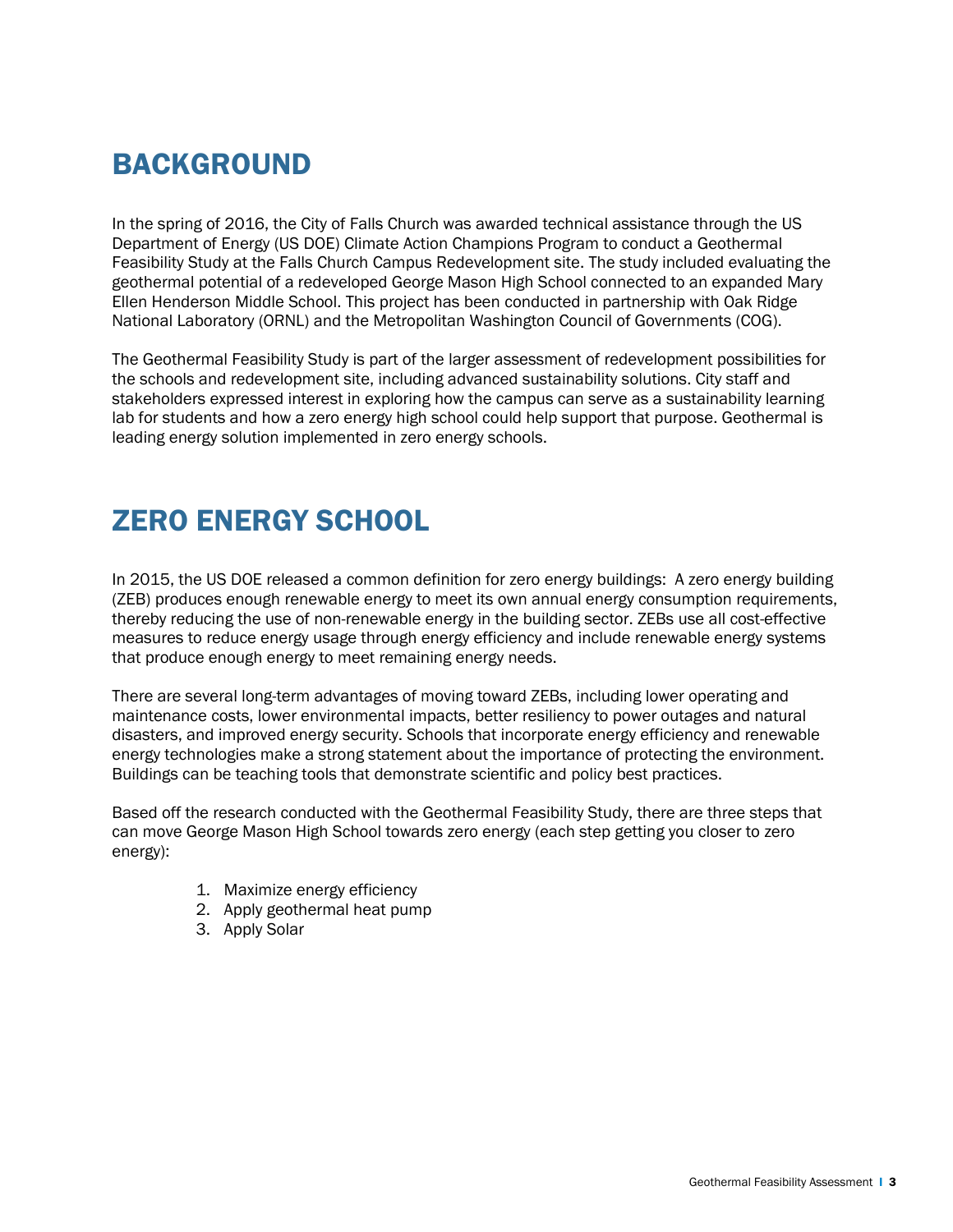### 1. MAXIMIZE ENERGY EFFICIENCY

The first consideration of a zero-energy high school – or any high-performance building – is to maximize energy efficiency. Energy efficiency measures such as the use of lighting systems which incorporate daylighting, and high efficiency heating and cooling systems reduce operating costs, can provide an improved physical environment and better student performance.

ASHRAE's *Advanced Energy Design Guide for K-12 School Buildings* provides direction for achieving at least 50% better energy performance than conventional schools (e.g. minimum code requirements of ASHRAE/IESNA Standard 90.1-2004). The Guide includes techniques to improve the learning environment and provide teachable models of energy-efficiency principles. It also includes techniques to reduce operating costs, lower construction costs, and provide for faster payback. Building a new school to meet a goal of at least 50% energy savings does take thought and determination, but it is within reach of any school district.<sup>[1](#page-4-0)</sup>

The Falls Church Campus Geothermal Feasibility Study analyzed the cost savings of applying these advanced energy design standards to a new high school. ORNL recommends that Falls Church apply advanced energy design standards and include these principles in the request for proposal (RFP) for a new high school.

### 2. GEOTHERMAL HEAT PUMP

The second consideration in striving for a net zero high school is to use geothermal heat pumps (GHPs) for heating, cooling and hot water. GHPs are recognized by the US Environmental Protection Agency (US EPA) as the most efficient and comfortable heating and cooling technology currently available. They have simple controls and equipment, are quiet, have low maintenance, and last 50+ years. There is no outdoor equipment, which means GHP systems are not exposed to the weather or affected by extreme weather events (Figure 1).



Figure 1: Geothermal Heat Pump Illustration

Metropolitan Washington's mean ground temperature is 560F year-round. GHPs use the ground as a "heat source" for heating in the winter; and as a "heat sink" for cooling in the summer. GHPs move fluids through continuous pipeline loops that are buried underground and deliver conditioned air through heat pump equipment serving the various parts of the building. GHPs are a common technology used in metropolitan Washington.

For commercial systems, geothermal loops are typically set in vertically boreholes 4-6" in diameter and 100-500 feet deep. For the Falls Church Campus Geothermal Feasibility Study, ORNL is recommending 25-foot spacing and 230' deep boreholes. More specific information on the scope and results are shown below in the Geothermal Feasibility Study section.

<span id="page-4-0"></span> $\overline{a}$ <sup>1</sup> At the time the Geothermal Feasibility Study was conducted, ASHRAE was in the process of developing a K-12 guide to achieving zero energy; however, it was not yet available to incorporate into the study.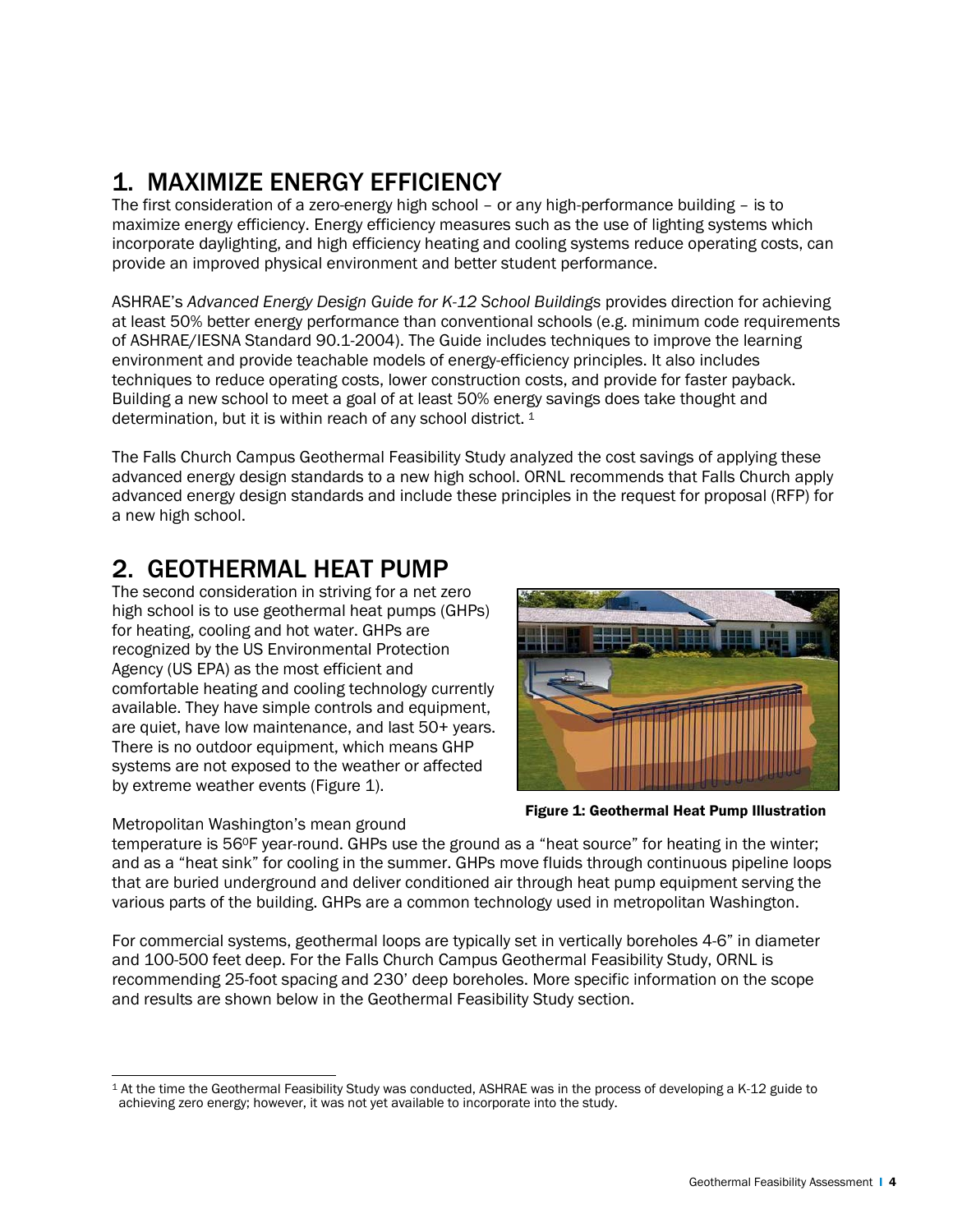### 3. SOLAR

The third consideration in striving to design a ZEB is incorporating solar technology into the building. A recent relevant example is the Alexandria Renew Administrative Building (Figure 2). The rooftop solar and solar awnings applied to this building are a good example of how Falls Church could maximize the solar potential on a new high school with a smaller footprint and a few stories high.

If it is not financially feasible to implement solar at the initial development of the new high school, it is recommended that the RFP for a new high school specify that the school is developed as "solar ready" so that solar can be later installed on the roof and awnings. The City may also want to explore use of any solar Power Purchase Agreement (PPAs) utilized in neighboring jurisdictions.



Figure 2: Alexandria Renew Enterprises

### GEOTHERMAL FEASBILITY STUDY

#### **SCOPE**

Geothermal experts from ORNL led the Geothermal Feasibility Study of the new high school and the expanded middle school. Site and feasibility assessments evaluated the engineering and economic feasibility of implementing GHPs at the two schools. Design and installation of GHPs requires an evaluation of available land, underlying geology and drilling conditions, climate, building heating and cooling loads, and the thermal interactions that affect the performance of the GHP system and the indoor environment of the building.

The scope of this study included:

- Preliminary assessment as to whether the available land is large enough and suitable for installing ground heat exchangers
- Size major components of GHP systems
- Estimate the initial and operating cost of GHP systems
- Evaluate potential benefits resulting from implementing GHP systems

Phase I - High School:

- Develop a computer model for the new high school (based on ASHRAE's 50% Advanced Energy Design Guide for K-12 School Buildings)
- Conduct preliminary design of the GHP system
- Size GHP equipment and evaluate bore field designs
- Estimate GHP system's initial cost
- Evaluate costs and benefits of GHP implementation compared with a baseline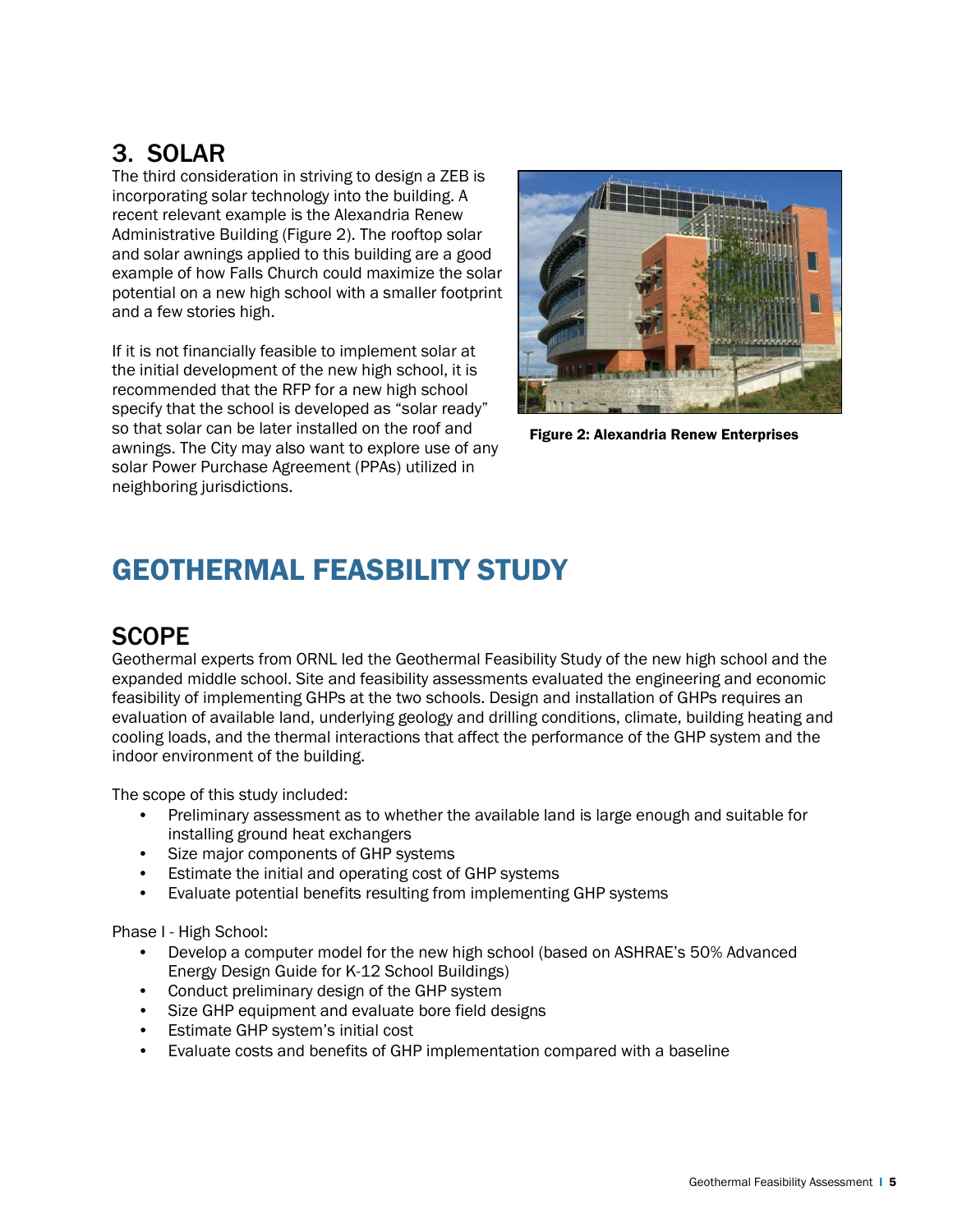Phase II - Middle School:

- Develop a computer model for the existing middle school
- Calibrate the model with available utility bills
- Add the planned addition and model baseline performance
- Replace baseline HVAC system (i.e., the existing HVAC system) with a GHP system and model its performance
- Size GHP equipment and evaluate bore field designs
- Estimate GHP system's initial cost
- Evaluate costs and benefits of GHP implementation compared with the baseline

#### RESULTS

#### PHASE I – HIGH SCHOOL

As part of Falls Church Campus Redevelopment, a new school building is being considered to replace the aging existing George Mason High School. The RFP drafted for the Falls Church Campus Redevelopment in April 2016 identified a target building energy use intensity (EUI) of 25 kBtu/sqft for the new high school building and requested evaluation of techniques such as GHP to reach this target.

In this feasibility study, ORNL developed a series of computer models for the proposed new high school building. The first model was created assuming that the high school will be built to the minimum energy efficiency standards (i.e., ASHRAE/IESNA Standard 90.1-2004). ORNL analyzed the total building EUI, HVAC loads, HVAC EUI, and carbon emissions with the first model to establish a baseline (see Box 1 in Fig. 3).

The second model was built upon the first model by adopting the recommended measures of building envelope insulation, infiltration, thermostat setpoints, lighting power density, and efficiencies of conventional HVAC and service water heating equipment listed in ASHRAE's 50% Advanced Energy Design Guide for K-12 School Buildings at Climate Zone 4[2.](#page-6-0)

The third model was identical to the second model except that a GHP system is used instead of the recommended conventional HVAC system, which is a variable air volume system with highly efficient chiller and boiler.

ORNL used these computer models to analyze and compare the performance of the systems. Figure 3 on the following page compares the two alternative HVAC systems (Box 2 and Box 3) against the baseline (Figure 3, Box 1). A new, highly efficient high school building with a conventional HVAC system will provide a building EUI of 44 kBtu/sf-yr, which is 23% less than one built to minimum efficiency standards to (see Box 2). It will save \$59K per year compared with the baseline (a 34% reduction in HVAC related energy cost).

If the building is conditioned with the GHP system, the building EUI will be reduced by 42% to 33 kBtu/sf-yr (see Box 3). Compared with the baseline, it will save \$108K per year (a 63% reduction in HVAC related energy cost). However, to reach the goal of 25 kBtu/sf-yr building EUI, more aggressive measures, such as solar, would need to be integrated.[3](#page-6-1)

<span id="page-6-0"></span> $\overline{a}$ <sup>2</sup> Other recommended measures related to daylighting, exterior lighting, non-HVAC equipment choices and controls were not modeled due to limited information about the design of the proposed new high school.

<span id="page-6-1"></span><sup>3</sup> Energy use intensity (EUI): EUI is a building's annual energy use per unit area. EUI is useful for comparing performance of buildings across sizes, types, and locations. EUI can be used to set energy targets for a building's design. The British 3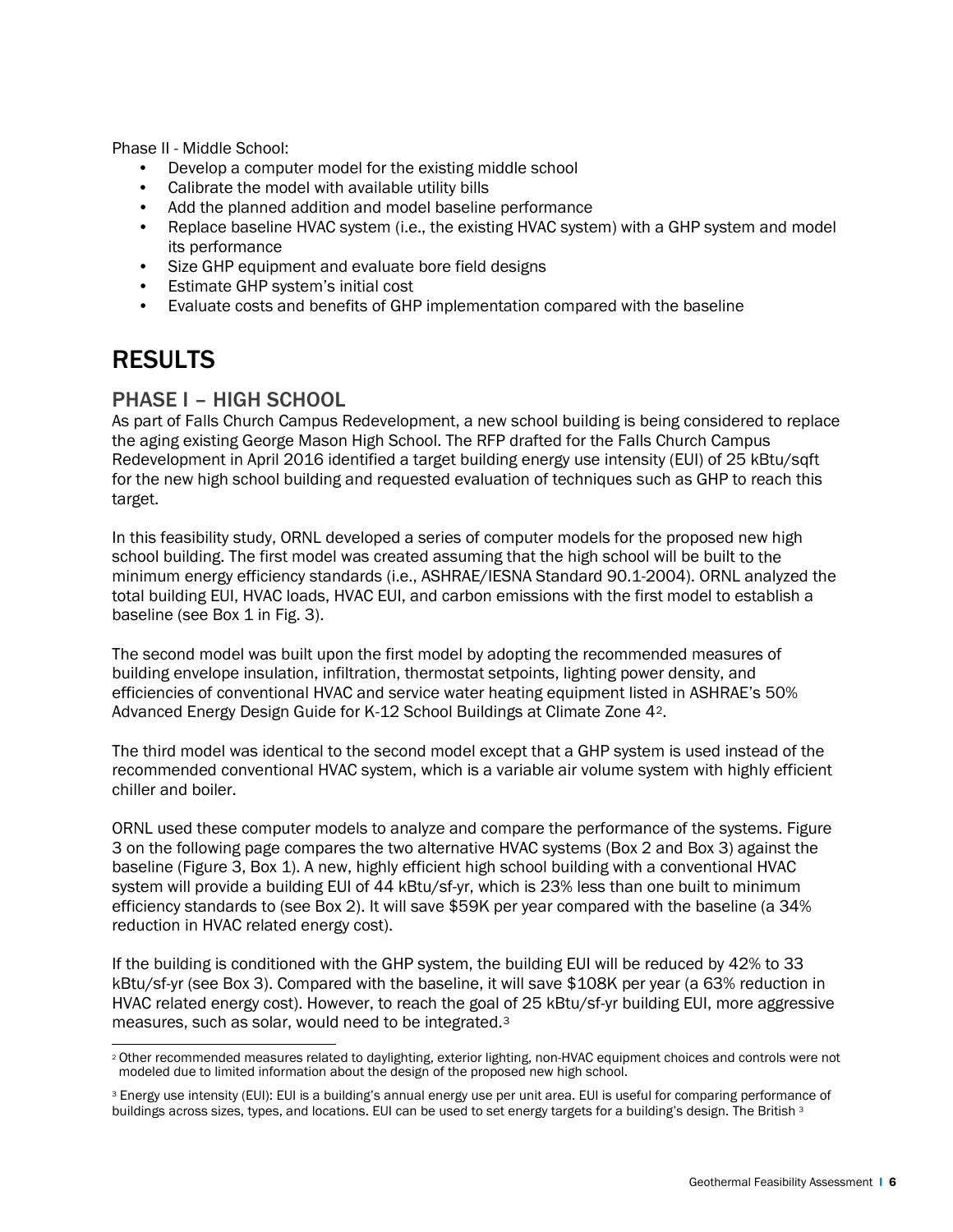#### Figure 3: Options Toward a More Efficient New High School



While the GHP system results in \$49K/year more energy cost savings than the conventional HVAC system, it costs more to be implemented. Table 1 on the following page summarizes the cost premium and savings of a new energy efficient high school building that uses a GHP system instead of a conventional HVAC system (e.g. costs and savings from Box 2 to Box 3).

Table 1 provides a range for the costs and payback of implementing a GHP system based on different estimates for the cost of vertical borehole ground heat exchangers (VBGHX) to be transparent regarding the range of estimates Falls Church could receive from a GHP design and installation firm.

ORNL estimates the average installed cost of VBGHX in the eastern US region is \$16 per linear foot of the vertical bore and the high end of the cost range is about \$19 per linear foot. The payback, considering both energy and potential operations and maintenance (O&M) cost savings, would be from 3 to 5 years depending on the cost of VBGHX.

 $\overline{a}$ Energy use intensity (EUI): EUI is a building's annual energy use per unit area. EUI is useful for comparing performance of buildings across sizes, types, and locations. EUI can be used to set energy targets for a building's design. The British thermal unit (Btu or BTU) is a traditional unit of heat; it is defined as the amount of heat required to raise the temperature of one pound of water by one degree Fahrenheit.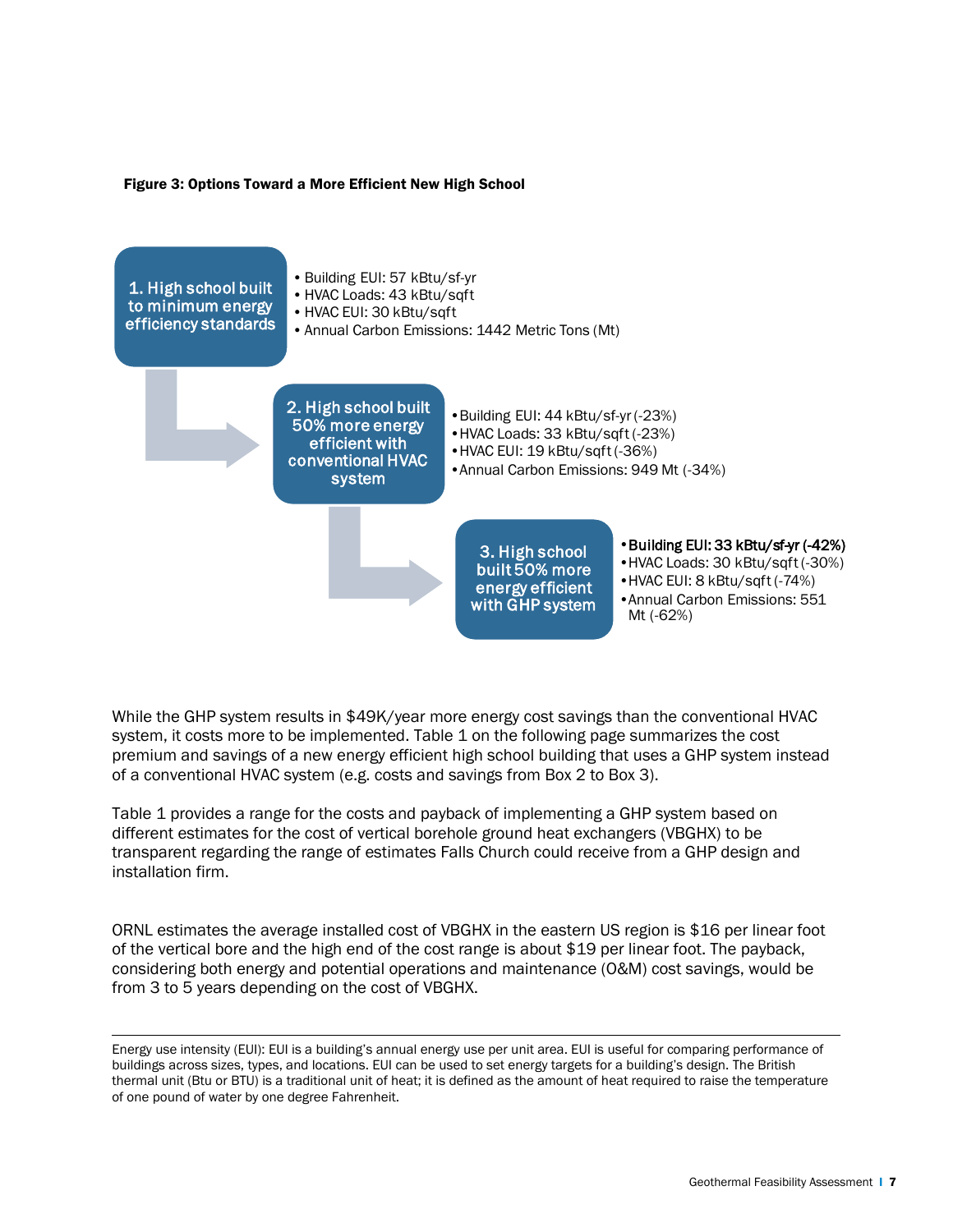Table 1: Summary of Costs and Savings from Implementing a GHP System for the New George Mason High School

| <b>VBGHX cost</b>                                 | \$16/ft                       | \$19/ft  |
|---------------------------------------------------|-------------------------------|----------|
| GHP system capacity                               | 821 tons                      |          |
| <b>Estimated cost</b><br>premium of GHP<br>system | \$375K                        | \$720K   |
| Energy cost savings                               | \$49K per year (43% savings)  |          |
| 0&M cost savings                                  | \$108K per year (73% savings) |          |
| Payback without<br>0&M cost savings               | 8 years                       | 15 years |
| Payback with<br>0&M cost savings                  | 3 years                       | 5 years  |

The study results for the high school could slightly shift depending on the final architectural design of the building, the level of energy efficiency measures incorporated into the design, and the effective ground thermal conductivity value at the site. It is recommended that Falls Church conduct an on-site ground thermal conductivity test prior to further developing the design of the GHP system.

#### PHASE II - MIDDLE SCHOOL

The Mary Ellen Henderson Middle School building is approximately ten years old and is not being considered for replacement as part of the Falls Church Campus Redevelopment. An addition to accommodate future students is being considered. ORNL developed a model of the existing middle school with the proposed addition to analyze the geothermal feasibility for the middle school.

The recommendation from ORNL is for the middle school and high school to have separate GHP systems. Since the middle school is a retrofit and the high school is a new building, different controls will be needed in each building. Separate bore fields are needed due to space limitations and what's known about onsite soil conditions.

ORNL recommends that the middle school upgrade to a GHP system when the existing HVAC system needs to be replaced. Table 2 reflects the cost premium, savings, and payback of a GHP system for the middle school when the existing system needs replacement. The payback, considering energy and potential O&M savings, would be from 3 to 6 years.

If the system is upgraded before the existing HVAC system needs replacement, the payback for the middle school's GHP could be up to 29 years. Implementation of the GHP system for the middle school can be staged. It can be done by constructing the bore field in several stages and expanding the hydronic piping and adding more heat pumps correspondingly in each stage.

Table 2 provides a range for the costs and payback of the GHP system depending on the estimated cost of VBGHX (as discussed above for the high school).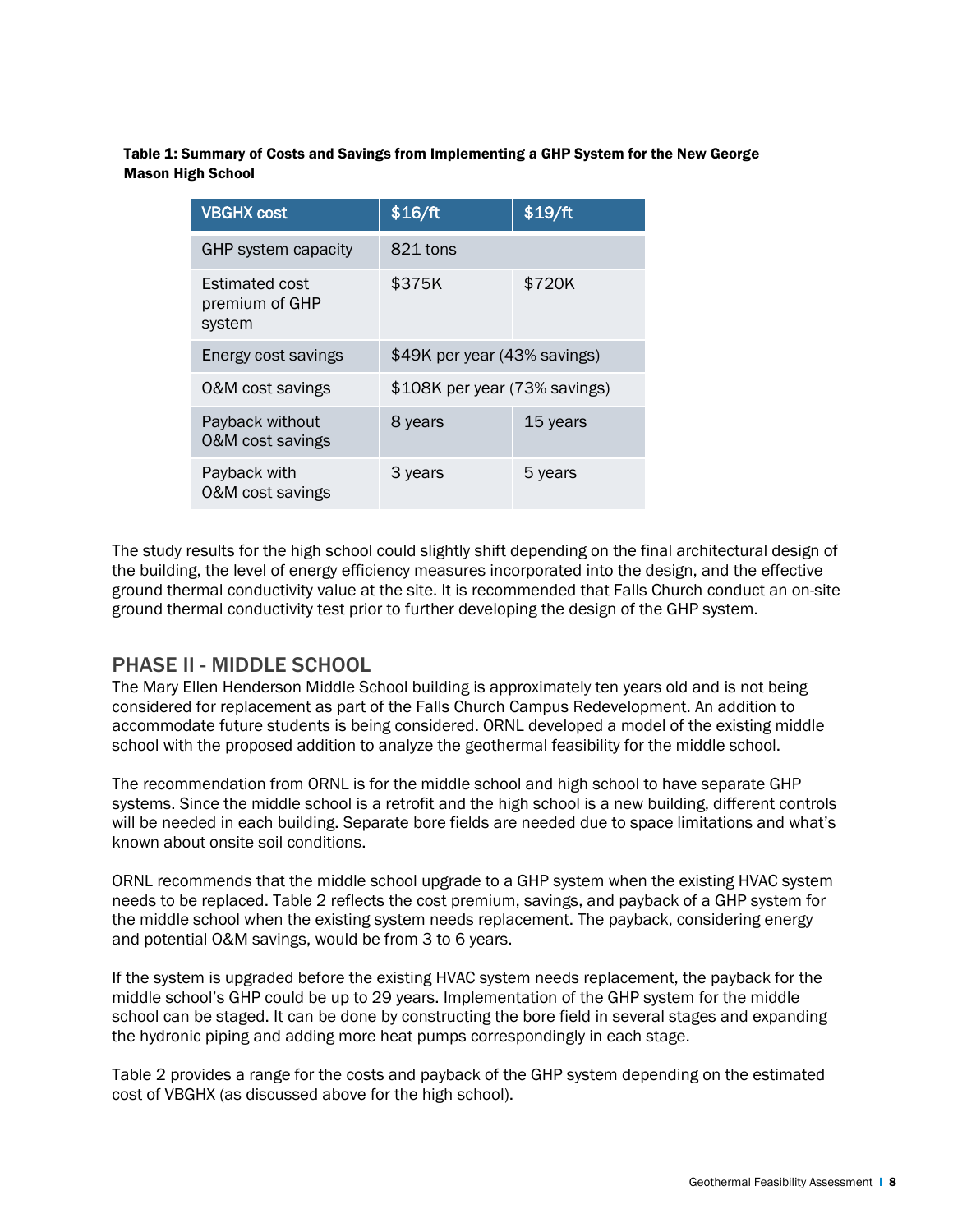#### Table 2: Summary of Geothermal Cost and Savings for Mary Ellen Henderson Middle School

| <b>VBGHX cost</b>                                 | \$16/ft                        | \$19/ft  |
|---------------------------------------------------|--------------------------------|----------|
| <b>GSHP system capacity</b>                       | 556 tons                       |          |
| <b>Estimated cost</b><br>premium of GHP<br>system | \$370K                         | \$603K   |
| Energy cost savings                               | \$61K per year (56% savings)   |          |
| 0&M cost savings                                  | \$52.5K per year (73% savings) |          |
| Payback without<br>0&M cost savings               | 6 years                        | 10 years |
| Payback with<br>0&M cost savings                  | 3 years                        | 6 years  |

ORNL estimates the current annual HVAC related carbon emissions of the middle school to be 981 metric tons (Mt). Replacing the middle school's existing HVAC system with a new GHP system would reduce annual carbon emissions to 455 Mt, a 54% reduction.

### CONCLUSIONS AND NEXT STEPS

The Falls Church Campus Redevelopment Geothermal Feasibility Study was selected and awarded technical assistance through the US DOE Climate Action Champions Program as it could have a direct and immediate impact on the design and implementation of this site, which has the potential to serve as a national model for climate and economic resilience. This study was also conducted to build the capacity of local governments to implement GHPs across metropolitan Washington.

A summary of recommendations from this study are as follows:

High School:

- Incorporate in the building design the recommended energy efficiency measures listed in ASHRAE's 50% Advanced Energy Design Guide for K-12 School Buildings.
- Implement a GHP system to serve the full heating and cooling loads of the new high school.
- Develop the new high school as "solar ready" if it is not financially feasible to implement solar during initial development of the new high school.

Middle School:

• Upgrade the middle school to a GHP system when the existing system needs to be replaced. It is recommended to have a GHP system and bore field that is separated from the high school.